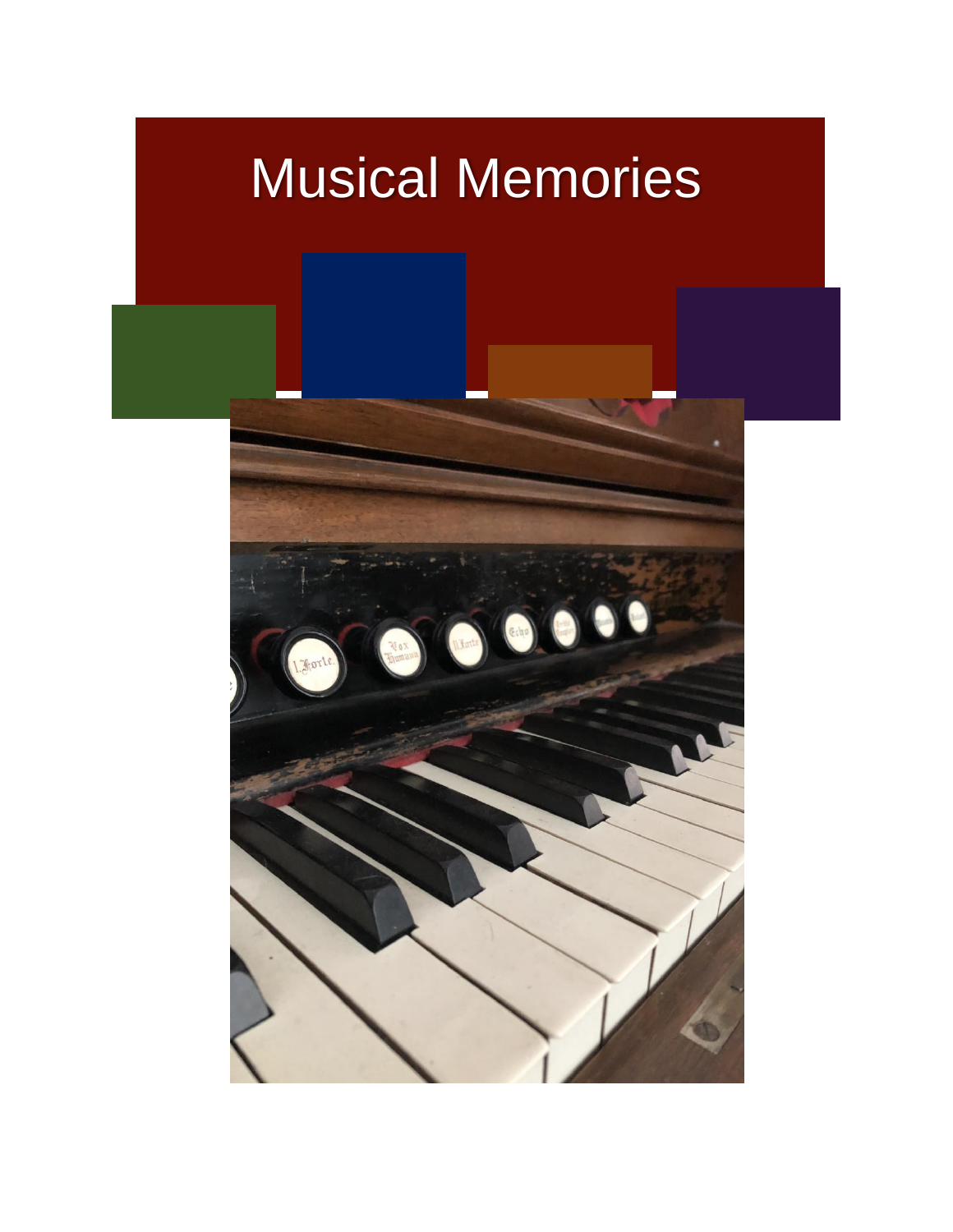The Yarmouth County Museum houses many musical treasures from an era that seems wistfully carefree and nostalgic.



This **Olympia Music Box** was manufactured in the late 1890s by F.G. Otto & Sons in New Jersey. This type of music box produces its music from zinc-plated discs. The music box found in our display was donated to the museum by Mr. Robert Allen of Carleton, Nova Scotia and was used by his grandfather, Captain Robert Allen.

This **concert Roller Organ** is another example of mechanical instruments

of years gone by. Patented in 1887 by an unknown company, this tabletop player is worked by cranking the external handle. Internal bellows, tuned reeds, valves and a roller, produce organlike tones. The instrument, built in 1902, was probably used aboard some of Yarmouth's sailing vessels by ancestors of the donor, Mr. David Baker of Halifax, Nova Scotia.





The Farrand Organ Company made the **"Pinaola" piano player** in Detroit in 1902. Mrs. Ruth C. Specht of Barton, Nova Scotia, had purchased the instrument in Digby in 1927 in memory of her parents, Mr. and Mrs. Adolph, and later donated it to the museum.